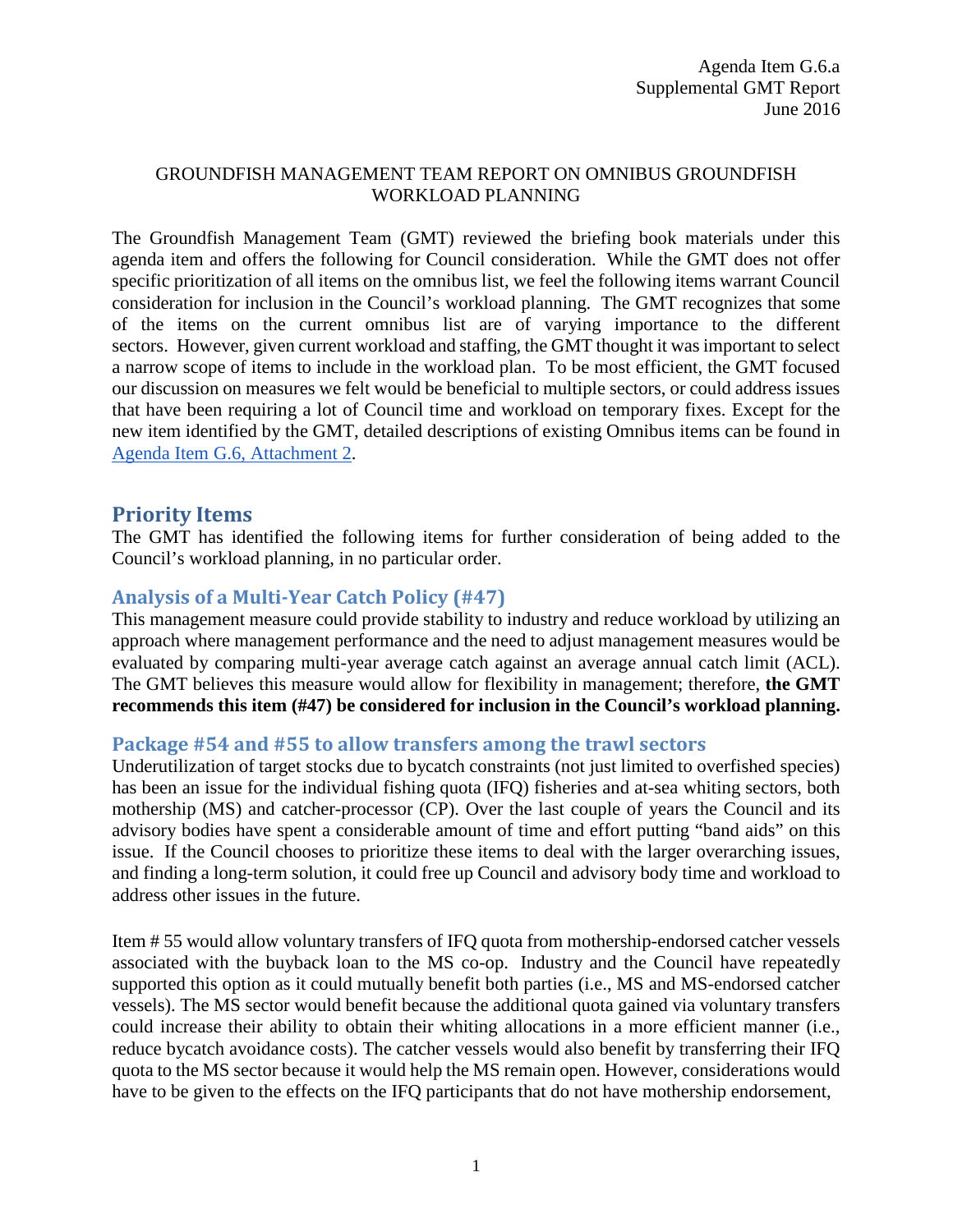as transfers of IFQ to the MS could reduce quota availability on the open market and thus increase price.

Item #54 would be more expansive than #55, as it would allow back and forth transfers among all trawl sectors, not just MS and MS-endorsed IFQ catcher vessels as in item #55. As such, the CP and IFQ vessels without MS endorsement could stand to benefit via inter-sector trades.

#### **The GMT recommends the Council consider packaging items # 54 and #55. The GMT also recommends that inter-sector trades be expanded to include all allocated species (i.e. no set aside species) and these items be considered for inclusion in the workload plan.**

# **Packaged updates to discard mortality rates (#63, #66, #69)**

The GMT recommends combining and adding to the workload plan the following items: Discard Survival Credit for Lingcod and Sablefish (#63), Discard Mortality Rates for Commercial Nearshore Fisheries (#66), Discard Mortality Rates for Recreational Fisheries (#69). The current discard mortality rates being applied to the recreational and commercial nearshore fisheries may be able to be updated based on research conducted since those rates were implemented. The GMT feels that these items could be packaged together for regulatory, as well as analytical, efficiency, since similar data are likely to be used to inform these analyses. Further, these management measures could be beneficial to multiple sectors, and may provide long-term benefits in future management decisions. Updates could be done in a single Council meeting following review by the SSC. They could then be adopted mid-biennium as they reflect improvements to catch accounting practices, and are not new management measures. As a result, implementation of the updated discard mortality rates, once the rates are developed and approved, is expected to be relatively simple. However, there will be associated GMT workload and Scientific and Statistical Committee review.

As an example, reductions of total mortality in the commercial nearshore fishery in Oregon and California could be considerable for yelloweye rockfish; the GMT ran model sensitivities using the existing commercial discard mortality rates compared to the recently-updated surface mortality rates of the recreational fisheries (not descended), and found that projected mortality would be reduced from 1.83 mt to 1.21 mt (a reduction of approximately a third). If commercial discard mortality rates were changed to those of the recreational fisheries, the reductions in actual total mortality of yelloweye rockfish would be of similar magnitude (i.e., reduced by approximately a third). The associated increase in harvest potential for target stocks could be substantial for the nearshore fishery if such savings in yelloweye rockfish bycatch were to occur.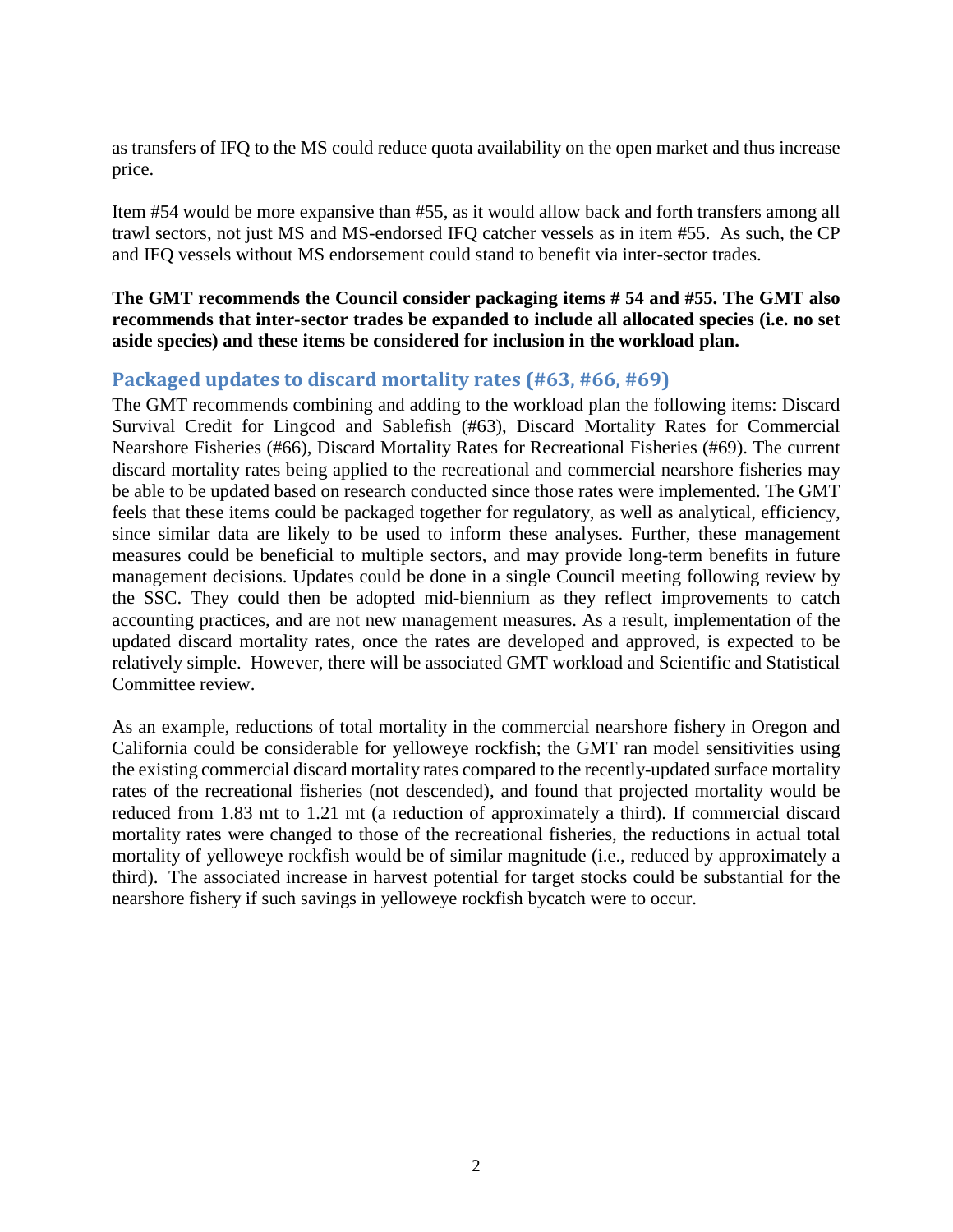**Table 1. Comparison of predicted yelloweye rockfish total mortality (mt) for the Oregon/California nearshore fishery using existing commercial discard mortality rates and the updated recreational surface discard mortality rates that were updated in the process to establish rates for use of descending devices.** 

|                              | Projected nearshore total mortality of yelloweye<br>rockfish (mt) |      |      |       |
|------------------------------|-------------------------------------------------------------------|------|------|-------|
| Discard mortality rate type  | <b>OR</b>                                                         | CA-N | CA-S | Total |
| Current commercial           | 1.17                                                              | 0.53 | 0.13 | 1.83  |
| Recreational surface release | 0.79                                                              | 0.34 | 0.08 | 1.21  |

**The GMT recommends these discard mortality-related items be consolidated regardless of Council prioritization of these items. Further, the GMT recommends that the Council task the GMT with initiating scoping of this package of management measures as time allows; the GMT can report back to the Council with a progress report and recommendation on the next steps when a sufficient amount of information has been compiled.**

# **New Item: "Green Light" (#71)**

This management measure would establish a process that would allow the ACL to be adjusted upward mid-biennium if an overfished species were declared rebuilt by NMFS. This new process would allow for flexible management and be beneficial to all sectors. For example, the GMT notes that the latest cowcod stock status indicated the stock is rebuilding faster than anticipated and is now expected to be rebuilt in 2020. However, under the current process, it would not be possible to adjust the ACL mid-biennium based upon updated understanding of stock status.

This item has been considered before, most recently in the preliminary range of management measures considered for analysis in the 2017-2018 harvest specifications and management measures process [\(Agenda Item I.9, November 2015\)](http://www.pcouncil.org/wp-content/uploads/2015/10/I9__SitSum_2017-2018_Nov2015BB.pdf). The Council did not include the "green light" policy in the range of management measures for more detailed analysis because they prioritized routine management measures and completion of the 2017-2018 biennial rulemaking by January 1, 2017.

The GMT believes that potential benefits of this item could be quite substantial for multiple sectors, as was highlighted in the latest stock assessment cycle for canary rockfish. In 2015, canary rockfish was declared rebuilt; however, the Council was unable to raise the ACL mid-biennium (providing both additional opportunity and relief to fisheries) due to the lack of a "green light" policy framework in the Groundfish Fishery Management Plan. **Therefore, the GMT recommends that the Council consider adding the "green light" process as item #71, and consider including in the workload plan.**

# Recommendations

## **The GMT recommends the following:**

• **analysis of Multi-Year Average Catch Policy (item #47) be considered for inclusion in the Council's workload planning,**